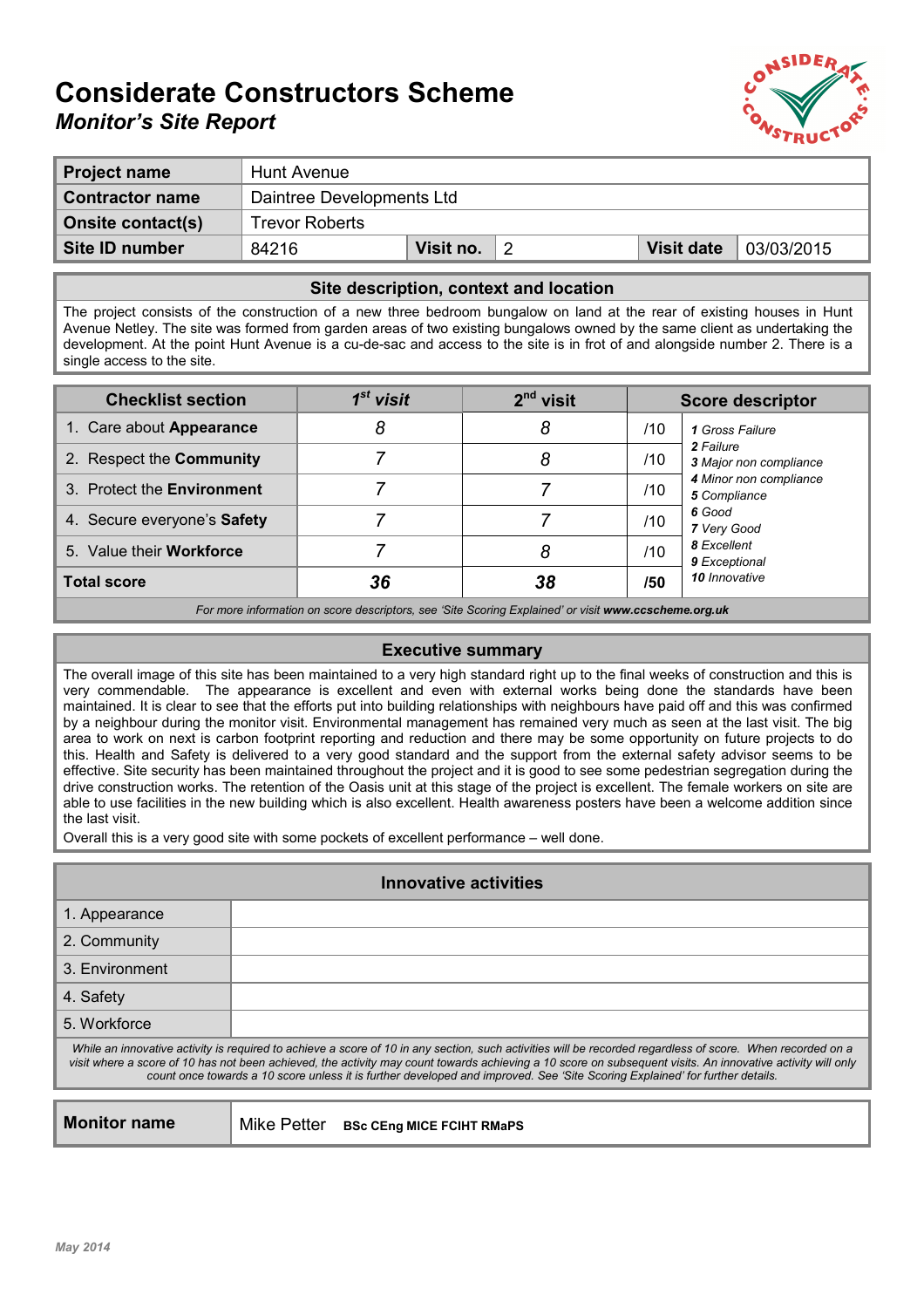# Considerate Constructors Scheme Monitor's Site Report - Detailed summary of findings



|                                                                               | <b>Hunt Avenue</b>                                                                                                                                                                                                                                                                                                                                                                                                                                                                                                                                                                                                                                                                                                                                                                                                                                                                                                                                                                                                                                 |           |                                                                                                                       |                   |                |     |
|-------------------------------------------------------------------------------|----------------------------------------------------------------------------------------------------------------------------------------------------------------------------------------------------------------------------------------------------------------------------------------------------------------------------------------------------------------------------------------------------------------------------------------------------------------------------------------------------------------------------------------------------------------------------------------------------------------------------------------------------------------------------------------------------------------------------------------------------------------------------------------------------------------------------------------------------------------------------------------------------------------------------------------------------------------------------------------------------------------------------------------------------|-----------|-----------------------------------------------------------------------------------------------------------------------|-------------------|----------------|-----|
| Site ID number                                                                | 84216                                                                                                                                                                                                                                                                                                                                                                                                                                                                                                                                                                                                                                                                                                                                                                                                                                                                                                                                                                                                                                              | Visit no. | $\overline{2}$                                                                                                        | <b>Visit date</b> | 03/03/2015     |     |
| 1. Care about <b>Appearance</b>                                               |                                                                                                                                                                                                                                                                                                                                                                                                                                                                                                                                                                                                                                                                                                                                                                                                                                                                                                                                                                                                                                                    |           |                                                                                                                       |                   |                |     |
| First visit findings and score                                                |                                                                                                                                                                                                                                                                                                                                                                                                                                                                                                                                                                                                                                                                                                                                                                                                                                                                                                                                                                                                                                                    |           |                                                                                                                       |                   | 8              | /10 |
| Trevor who is on site daily.                                                  | The presentation was excellent especially for a project of this value and duration. At the front the site entrance is formed with<br>heras panels with signage indicating contact details for the contractor. The front of numbers 2 and 4 Hunt Avenue has been<br>excavated and has clean limestone laid and compacted. This toned access is also provided alongside number 2. This provides a<br>clean surface for all construction vehicles to use virtually eliminating mud on the public road. Material storage is particularly neat<br>and the working area was amongst some of the tidiest witnessed on a site visit. The small workforce are all known personally to<br>the director and are encouraged to keep on top of housekeeping. The single skip is located out of public view. It would be<br>worth having the where with all to cover this especially if lightweight materials were being disposed of. Consider<br>whether corporate image and branding could be given an even higher profile. Company values are demonstrated by |           |                                                                                                                       |                   |                |     |
| Second visit update and score                                                 |                                                                                                                                                                                                                                                                                                                                                                                                                                                                                                                                                                                                                                                                                                                                                                                                                                                                                                                                                                                                                                                    |           |                                                                                                                       |                   | 8              | /10 |
|                                                                               | The external landscaping works were being done at the time of this visit. The overall image has been maintained to an excellent<br>standard even to this late stage in the project and this is to be commended. There are no longer any skips on site. Final clean<br>of the property was taking place and the office had been moved to accommodate the drive construction. It is perhaps worth<br>considering whether a higher corporate profile could be achieved on future projects.                                                                                                                                                                                                                                                                                                                                                                                                                                                                                                                                                            |           |                                                                                                                       |                   |                |     |
| 2. Respect the <b>Community</b>                                               |                                                                                                                                                                                                                                                                                                                                                                                                                                                                                                                                                                                                                                                                                                                                                                                                                                                                                                                                                                                                                                                    |           |                                                                                                                       |                   |                |     |
| First visit findings and score                                                |                                                                                                                                                                                                                                                                                                                                                                                                                                                                                                                                                                                                                                                                                                                                                                                                                                                                                                                                                                                                                                                    |           |                                                                                                                       |                   | $\overline{7}$ | /10 |
|                                                                               | nearby neighbours personally and explained the various aspects of the project and how they could be affected. Trevor has set<br>up specific file for neighbour communication. There is also a whiteboard mounted on the front fence on which is indicated the<br>forthcoming site works. The CCS poster is clearly displayed at the front. All operative parking is on site and deliveries do not                                                                                                                                                                                                                                                                                                                                                                                                                                                                                                                                                                                                                                                  |           |                                                                                                                       |                   |                |     |
| supported.                                                                    | personally by the director. Some goodwill gestures have been done for immediate neighbours. It would be worth investigating<br>whether the company could sensibly support the local Community Wood Recycling project. Community involvement<br>from this project might be limited but it is worth discussing with the Client whether there are any activities that can be                                                                                                                                                                                                                                                                                                                                                                                                                                                                                                                                                                                                                                                                          |           | take place until after 9am. Noisy work does not start before 8am. Complements and complaints are noted and dealt with |                   |                |     |
| Second visit update and score                                                 |                                                                                                                                                                                                                                                                                                                                                                                                                                                                                                                                                                                                                                                                                                                                                                                                                                                                                                                                                                                                                                                    |           |                                                                                                                       |                   | 8              | /10 |
| involvement on a project of this size.                                        | Trevor and the team have clearly built an excellent relationship with neighbours. This was confirmed during a meeting with near<br>neighbours at the time of the monitor visit. A resident's file is maintained within the office. The CCS poster continues to be<br>appropriately displayed. Operative parking is at the front on Hunt Avenue. There is some congestion which is not helped by<br>the refurbishment works being undertaken to a nearby property. Community wood recycling will be considered for future<br>projects, this particular site produced very little waste timber. Various goodwill gestures have been delivered to neighbours and<br>will sit as a legacy to their involvement with the construction industry. It would not be reasonable to expect greater community                                                                                                                                                                                                                                                  |           |                                                                                                                       |                   |                |     |
|                                                                               |                                                                                                                                                                                                                                                                                                                                                                                                                                                                                                                                                                                                                                                                                                                                                                                                                                                                                                                                                                                                                                                    |           |                                                                                                                       |                   |                |     |
| First visit findings and score                                                |                                                                                                                                                                                                                                                                                                                                                                                                                                                                                                                                                                                                                                                                                                                                                                                                                                                                                                                                                                                                                                                    |           |                                                                                                                       |                   | 7              | /10 |
| 3. Protect the <b>Environment</b><br>contributing to the natural environment. | The environmental policy is displayed and an ecology survey was done at the start of the project. Boundary hedges have been<br>trimmed early to minimise the effect on wildlife. Tree root protection is in place particularly under the driveway access to site.<br>Waste currently leaves site in a mixed skip and is sorted by L&S off site. The recycling rate being achieved is 96%. The<br>groundhog welfare unit runs on a generator and batteries. The generator is turned off when it is not needed to minimise the<br>noise pollution although the enclosure is well sound proofed. Water use is monitored. Fuel use is monitored. There is a spill kit<br>available. The workforce are all fully briefed on environmental issues. Currently the company does not specifically calculate<br>carbon footprint and it would be worth looking at some simple tools to do this. There is no specific activity on this site                                                                                                                   |           |                                                                                                                       |                   |                |     |
| Second visit update and score                                                 |                                                                                                                                                                                                                                                                                                                                                                                                                                                                                                                                                                                                                                                                                                                                                                                                                                                                                                                                                                                                                                                    |           |                                                                                                                       |                   | 7              | /10 |